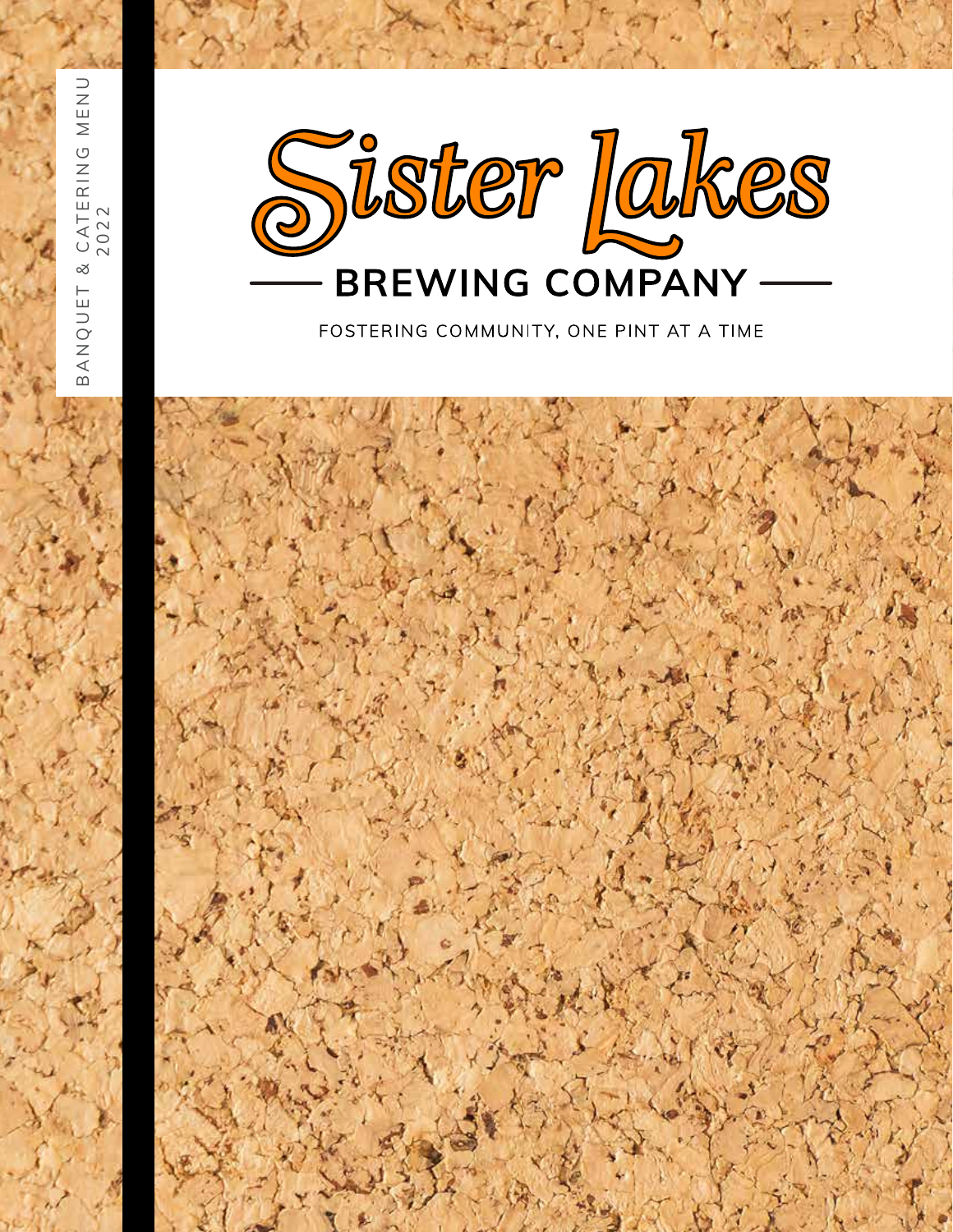

# **composed plates**

#### market price

**PRIME RIB** slow roasted and served with au jus and fresh horseradish, seasonal vegetable and starch

**CHICKEN** grilled and served with seasonal vegetable and starch

**STEAK** grilled with demi glace served with chimichurri sauce and seasonal vegetable and starch

**PORK CHOP** grilled with demi glace and served with seasonal vegetable and starch

**VEGETARIAN** grilled seasonal vegetables on a bed of brown rice and sauce

**SHRIMP** grilled and served on a bed of brown rice and seasonal vegetables

**LOBSTER TAIL** grilled and served on a bed of brown rice and seasonal vegetables

**SURF & TURF** demi glace served with drawn butter, lemon and a choice of starch

### **STARCH CHOICES** baked potato, whipped

potatoes, double baked potatoes, sweet potato, baby bakers, brown, white rice or wild rice blend

**SEASONAL VEGETABLES** may include; asparagus, corn, beans, squash, tomato, broccoli, cauliflower, carrot, onion, greens, beets or cucumbers

## **supper club**

choose up to two entrées | market price

DETROIT STYLE PULLED PORK slow cooked pulled pork with our fruitbelt BBQ sauce

PIT BOSS CARVED OPEN FIRE FLANK STEAK with our SLBC mop sauce

GRILLED SEASONAL VEGETABLES with choice of sauce

### **GRILLED CHICKEN QUARTERS**  with SLBC mop BBQ sauce

### **APPLEWOOD SMOKED BRISKET**  with SLBC mop BBQ sauce

**CHARRED GRILLED PORTABELLA CAPS** with choice of sauce

### **THE SUPPER CLUB MEAL INCLUDES**

**HOUSE SALAD** mixed greens, tomato, cucumber, onion, crutons with choice of dressing **1 DINNER ROLL** / guest

### **OR UPGRADE SALAD FOR ADDITIONAL CHARGE**

**THE NUTTY GOAT SALAD** greens, seasonal berries, green apples, crumbled goat cheese, house candied pecans and apple vinaigrette + 8 per guest

**CAESAR SALAD** romaine and kale mix, parmesan cheese and croutons with Caesar dressing + 7 per guest

**SEASONAL VEGETABLE(S) ARTISAN 3 CHEESE MAC & CHEESE ROASTED GARLIC SMASHED RED POTATOES WHITE, BROWN OR WILD RICE**

### **AND CHOICE OF TWO**

**BAKED POTATO POTATO SALAD PASTA SALAD MEMPHIS COLESLAW BROCCOLI & BACON SALAD TORTILLA CHIPS**

**CUCUMBER RANCH SALAD CHERRY TOMATO SALAD APPLE SAUCE KETTLE CHIPS**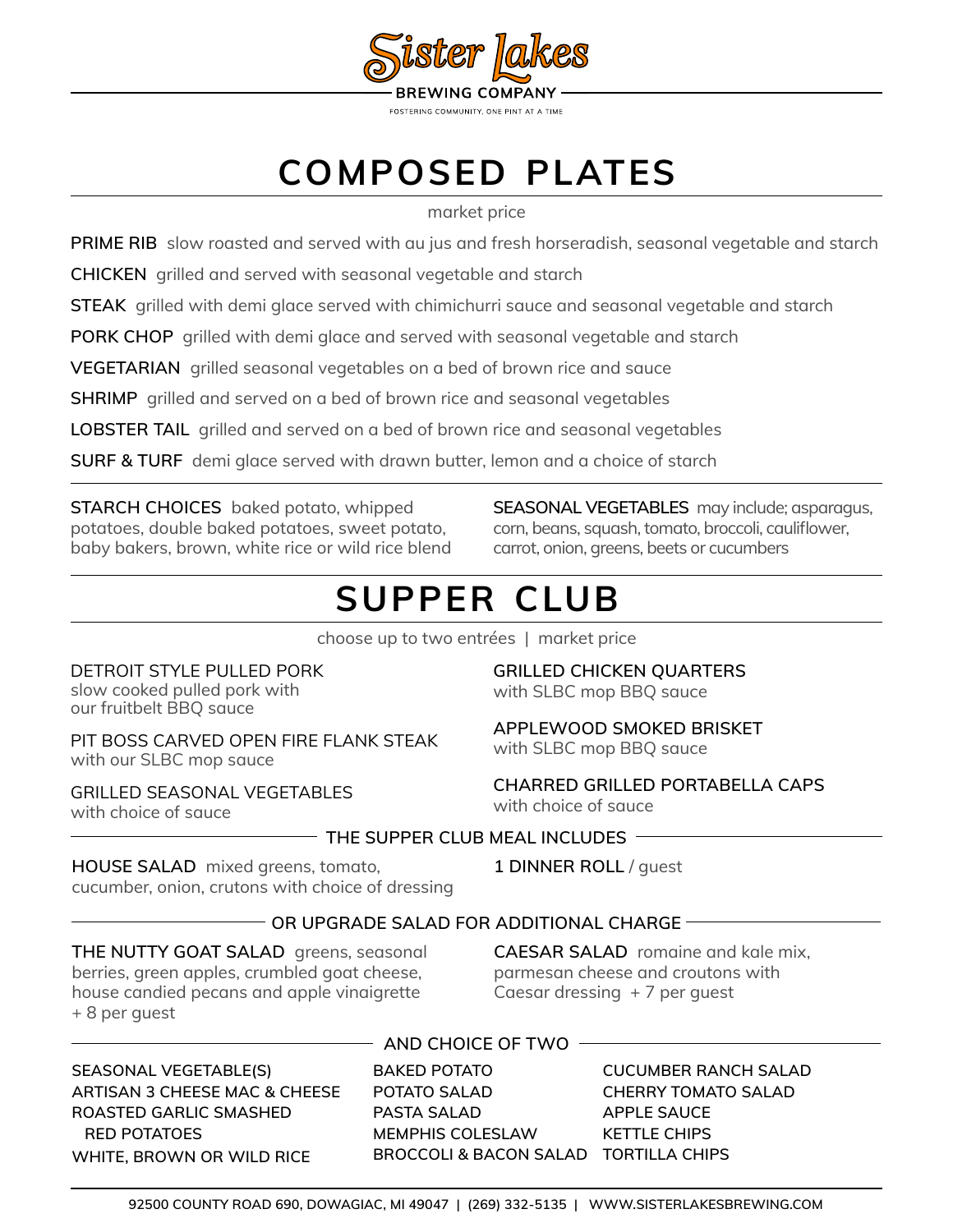

## **carving stations**

market price

**STEAK** demi glace with chimichurri sauce

**PRIME RIB** with horseradish sauce

**PORK LOIN** with fruitbelt and mop BBQ sauce

**BONE-IN HAM** demi glazed and demi glace sauce

**ROASTED TURKEY** with peppercorn turkey gravy

**PASTRAMI** with grain mustard

# **slider bar**

order serves 8 - 10 people

**PULLED PORK** slider buns, fruitbelt and mop BBQ sauce, memphis coleslaw 80

**FLANK STEAK** slider buns, grilled onions, chimichurri sauce market price

**BRISKET** slider buns, onions, pickles, fruitbelt and mop BBQ sauce market price

**BURGERS** slider buns, lettuce, tomato, pickles, onion, ketchup, mustard, cheese 80

**CHICKEN SALAD** slider buns, lettuce, tomato, pickles, onions and mustard and mayo 80

**VEGETARIAN** slider buns, seasonal grilled vegetables and chimichurri sauce 80

# **taco bar**

order serves 8 - 10 people

served with flour or corn tortillas, pico de gallo, lettuce, jalapeno, black beans, sour cream, cheese, cilantro lime rice and hot sauce

**SHAVED PULLED PORK** 80

**SHREDDED CHICKEN** 80

**SHAVED FLANK STEAK** 90

**GRILLED VEGGIES** 80

**SHAVED BRISKET** 90

## **hot dog bar**

order serves 8 - 10 people

**ALL BEEF FRANKS** served with buns, ketchup, mustard, pickle relish, onions, tomato wedges, kosher pickle spears, sport peppers, celery salt, sauerkraut, chili and cheese 60

## **bratwurst bar**

order serves 8 - 10 people

**VARIOUS STYLES OF BRATWURST SAUSAGE** buns, ketchup, mustard, pickle relish, onions, tomato wedges, kosher pickle spears, sport peppers, celery salt, sauerkraut and cheese 80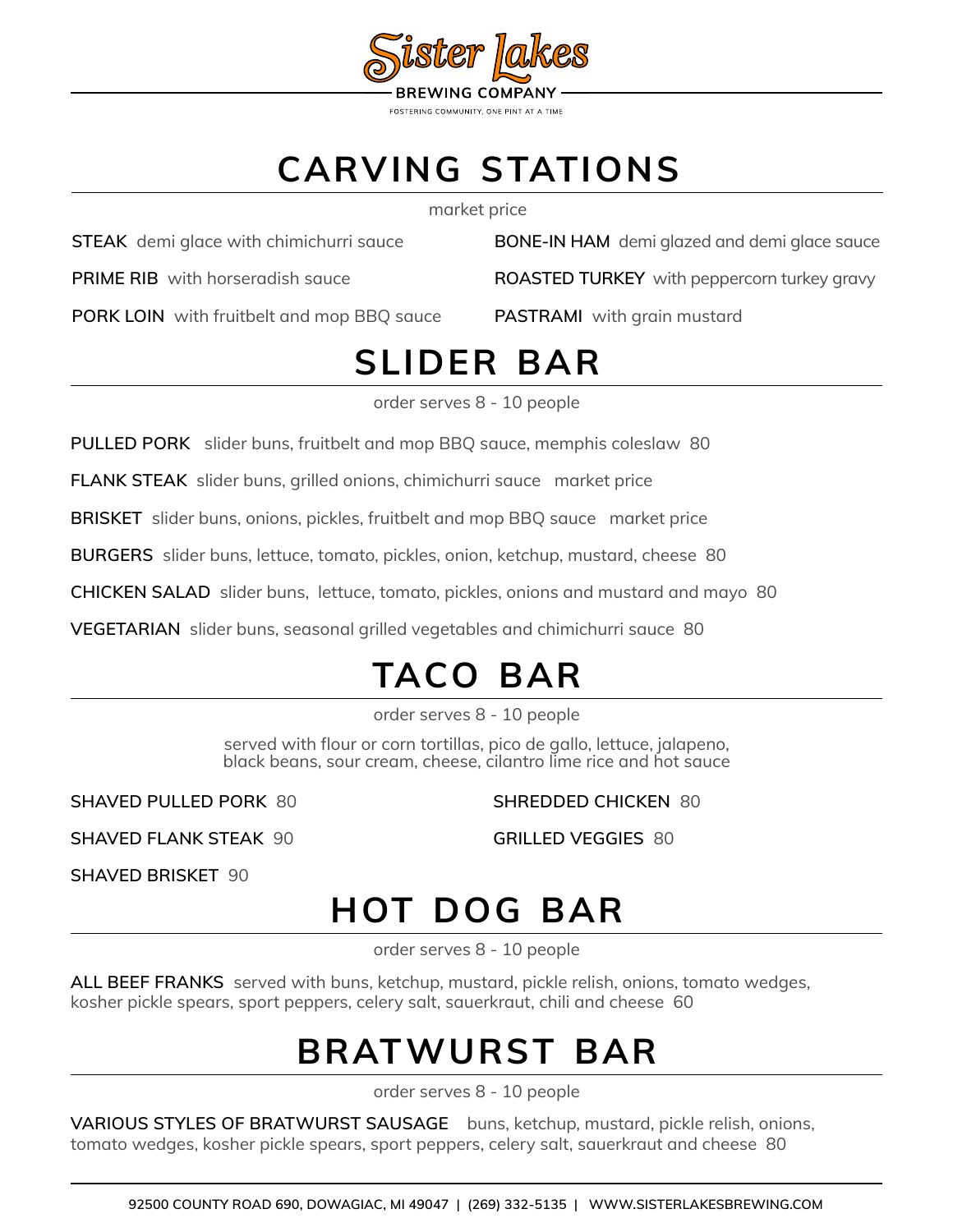

FOSTERING COMMUNITY, ONE PINT AT A TIME

### **starters**

order serves 8 - 10 people

### **SEASONAL SOUP**

asparagus, tomato, potato leek, tuscan chicken, whiskey mushroom, chicken noodle, etc. market price 55 / gallon

**SLBC-HOUSE CHILI**  55 / gallon

**CRUDITÉ OF FRESH & GRILLED SEASONAL VEGETABLES** with choice of two dressings 50

**HOMEMADE PIMENTO CHEESE** with crackers 45

**SUMMER WATERMELON** drizzled with chili-infused honey 22

### **SOFT PRETZELS**

with a duo of white queso and SLBC ale cheddar sauces 55

### **PRETZEL CHARCUTERIE**

large soft pretzels, two meats, two cheeses, two fruits, pecans, pickles, SLBC mop, fruitbelt bbq sauce, and mustard 75

**PICO DE GALLO** with tortilla chips 40

**HUMMUS & PITA BREAD** with fresh vegetables 45

**LOADED HERB CREAM CHEESE** with pretzel chips 45

**CHEESE PLATTER** assortment of artisan cheeses and crackers 45

**FRUIT PLATTER** fresh fruit with yogurt dip 45

## **greens & salads**

order serves 8 - 10 people | price per 1/2 pan

### **HOUSE SALAD**

mixed greens, tomato, cucumber, onion, croutons with choice of dressing 40

### **CAESAR SALAD**

romaine and kale mix, parmesan cheese and croutons with Caesar dressing 45

### **NUTTY GOAT SALAD**

seasonal berries, green apples, house candied pecans and crumbled goat cheese on mixed greens with apple cider vinaigrette 60

**PASTA SALAD** 40

**CUCUMBER RANCH SALAD** 40

**CHERRY TOMATO SALAD** 40

**CAPRESE SALAD** 45

**BROCCOLI & BACON SALAD** 45

### **DRESSING CHOICES**

house buttermilk ranch, house blue cheese, balsamic vinaigrette, apple vinaigrette, 1000 island, french

# **sides**

order serves 8 - 10 people **MEMPHIS COLESLAW** 40 **POTATO SALAD** 40 **APPLESAUCE** 40 **SMASHED POTATOES** 30 **ARTISAN THREE CHEESE MAC & CHEESE** 50 **BAKED POTATO** 25 **KETTLE CHIPS OR TORTILLA CHIPS** 15 **CROISSANTS** 20 **SANDWICH ROLLS** 20 **ITALIAN ROLLS** 20 **DINNER ROLLS** with butter 20 **SLIDER BUNS** 20 **HOT DOG BUNS** 15 **BREAD SLICES** with butter 15 **WHITE, BROWN OR WILD RICE BLEND** 20 **FRUITBELT BBQ SAUCE** 20 **MOP BBQ SAUCE** 20 **KETCHUP, MUSTARD & RELISH** 20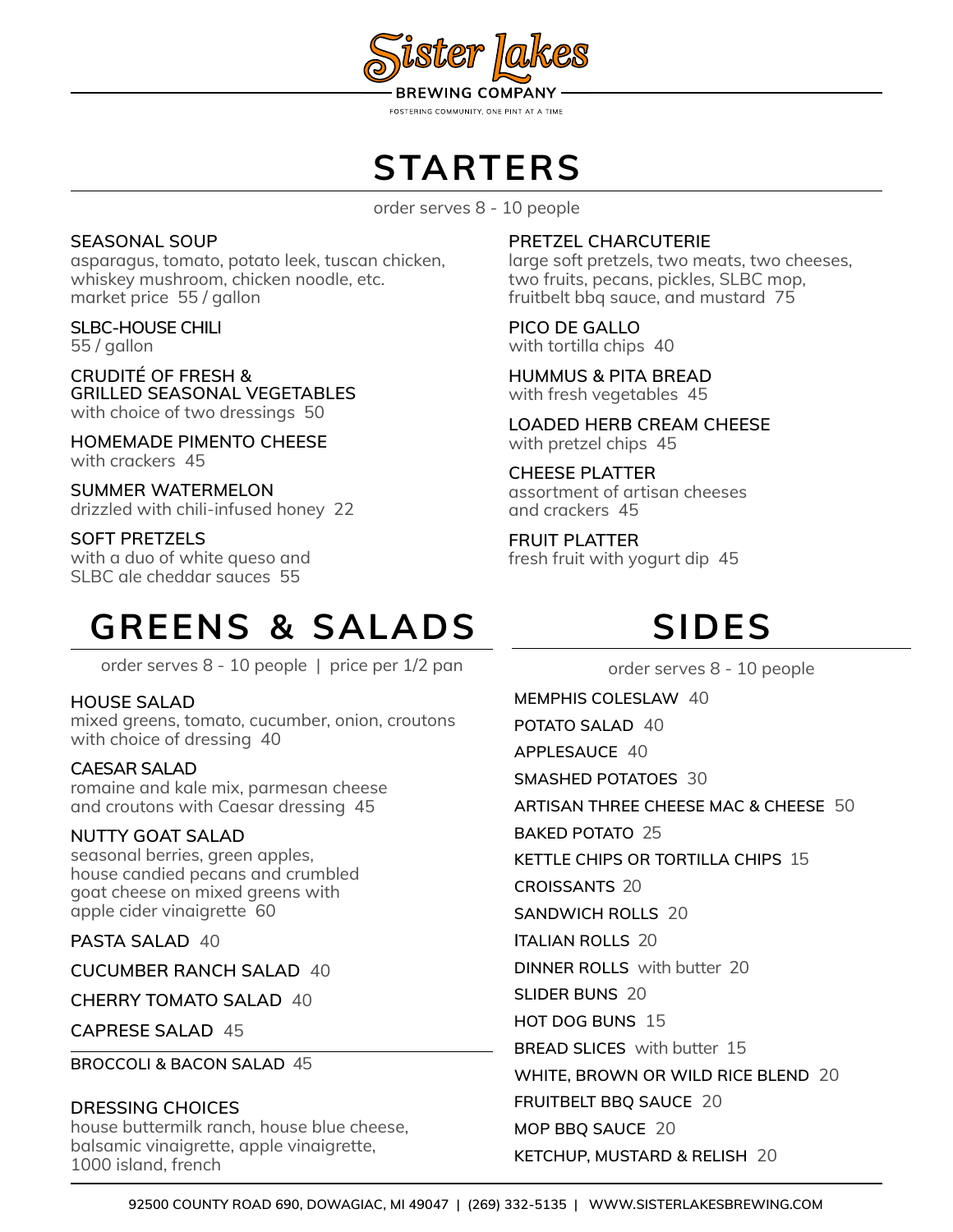

### **design your own sandwich platter**

order serves 8 - 10 people | 105 / order

**CHOOSE YOUR BREAD** sourdough, ciabatta, brioche, wrap, gluten-free options

**CHOOSE YOUR MEAT** roast beef, turkey, ham, corned beef, pastrami

**CHOOSE YOUR CHEESE** cheddar, mozzarella, swiss

**CHOOSE 3 VEGGIES** romaine lettuce, tomato, cucumber, onion, jalapeno, banana pepper, bell pepper, black or green olives, spinach, kale, roasted pepper, or shredded carrots

**CHOOSE 1 DRESSING** mayonnaise, horseradish mayo, chipotle mayo, mustard, 1000 Island, ranch, bleu cheese, balsamic vinaigrette

## **sandwich platters**

order serves 8 - 10 people | price per 1/2 pan

all sandwiches have a choice of a roll, croissant, baguette, slider, wraps, gluten free or made into a salad

**CHICKEN SALAD** with lettuce and tomato 95

**TUNA SALAD** with lettuce and tomato 95

**EGG SALAD** with lettuce and tomato 95

**HAM SALAD** with lettuce and tomato 95

**DELI HAM** with lettuce, tomato, cheddar, mayo and mustard 100

**DELI TURKEY** with lettuce, tomato, cheddar, mayo and mustard 100

**DELI ROAST BEEF** with lettuce, tomato, cheddar, mayo and mustard 100

**DELI CLUB** with ham, turkey and bacon, lettuce, tomato, cheddar, mayo and mustard 105

**DELI ITALIAN** with salami, pepperoni and ham with lettuce, tomato and olive relish 105

**GRILLED FLANK STEAK** with lettuce, tomato and chimichurri sauce market price

**GRILLED CHICKEN** with swiss, onion and bbq sauce 100

**CUCUMBER AND CREAM CHEESE** 80

**GRILLED VEGGIES** with cheddar and chimichurri sauce 95

**SMOKED SALMON** with cream cheese, dill and onion 105

**CAPRESE** with fresh mozzarella, tomato, sweet basil, olive oil and salt 100

**BLT** with bacon, lettuce, tomato and mayo 95

**PB&J** peanut butter and jelly 65